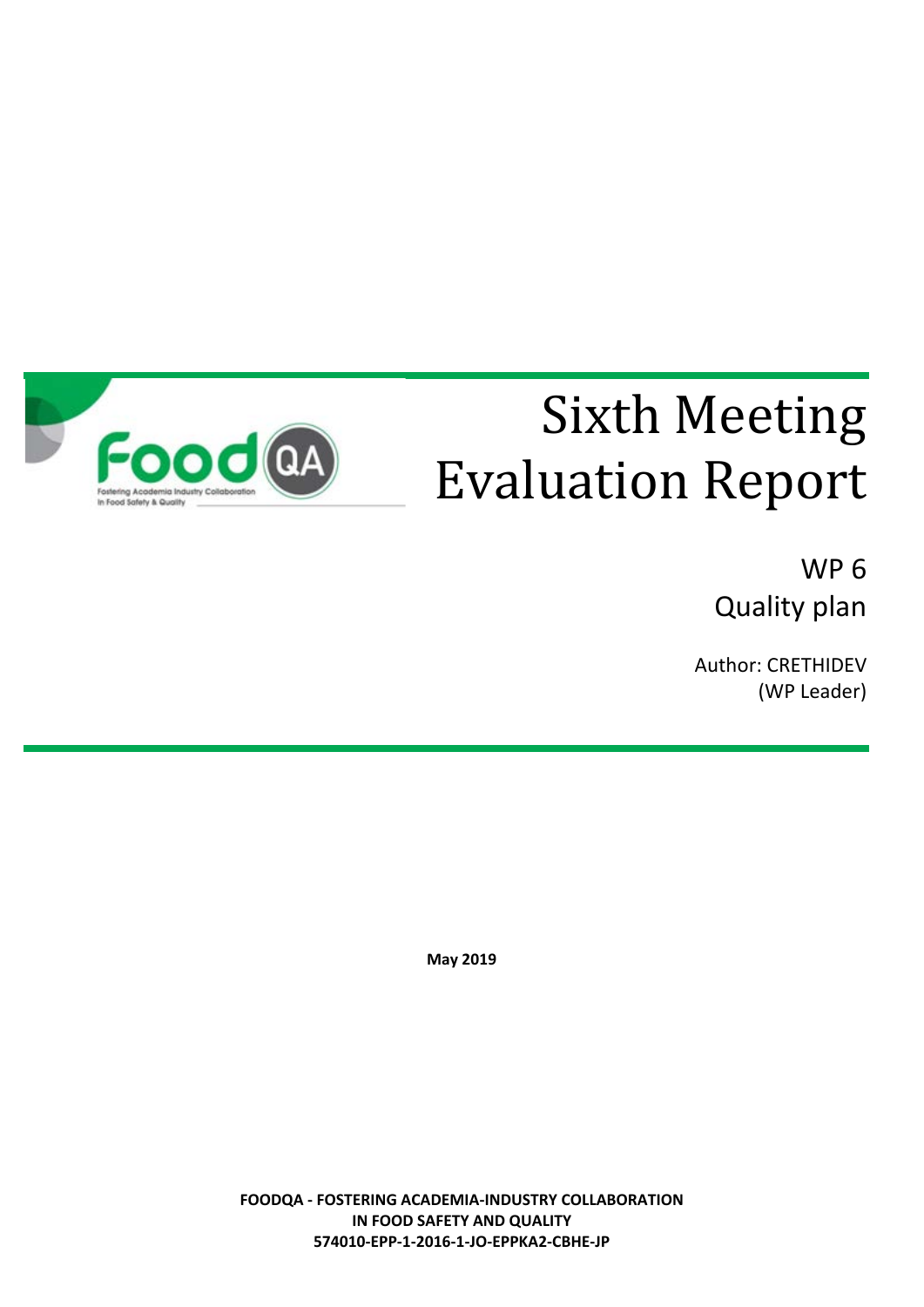

#### **Document Data**

*Deliverable: Sixth Meeting Evaluation Report*

*Work Package: 6. Quality plan*

*Work Package Leader: P13-CRETHIDEV (Greece)*

*Partners involved: P1-JUST (Jordan), P2-UJ (Jordan), P3-MU (Jordan), P4-BAU (Jordan), P5-MONOJO (Jordan), P6-JFDA (Jordan), P7-HTWK (Germany), P8-UNITE (Italy), P9-SPLIT (Croatia), P10-JU (Jordan), P11-AUA (Greece), P12-P&B (Portugal), P13-CRETHIDEV (Greece).*

*Distribution level: Partnership (Confidential)*

*Review by: Internal*

*Document Version: 1 (final)*

*Status: Approved*

#### **Document History**

| <b>Version</b> | Date       | <b>Author/Organization</b> | <b>Changes</b> |
|----------------|------------|----------------------------|----------------|
|                | 20/05/2019 | <b>CRETHIDEV</b>           | Base document  |
|                |            |                            |                |
|                |            |                            |                |

#### **Disclaimer**

This project has been funded by the Erasmus+ Programme of the European Union.

The information and views set out in this publication re those of the author(s) and do not necessarily reflect the official opinion of the European Union. Neither the European Union institutions and bodies nor any person acting on their behalf may be held responsible for the use which may be made of the information contained therein.

Reproduction is authorised provided the source is acknowledged.

All rights reserved

**Project Nr 574010-EPP-1-2016-1-JO-EPPKA2-CBHE-JP**



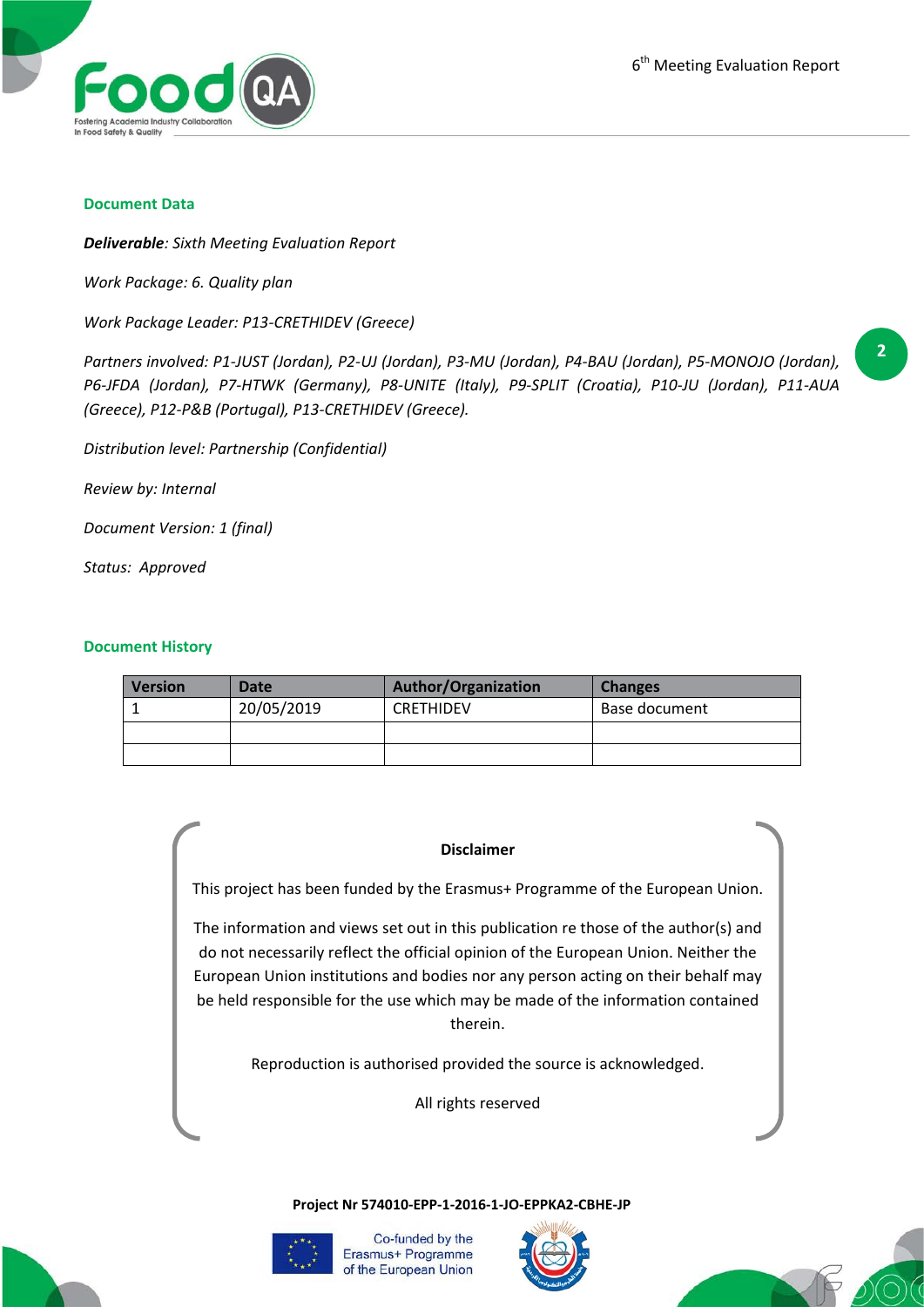

# **Table of Contents**

| $1 \quad \blacksquare$ | $In traditional, 10011, 1011, 1011, 1011, 1011, 1011, 1011, 1011, 1011, 1011, 1011, 1011, 1011, 1011, 1011, 1011, 1011, 1011, 1011, 1011, 1011, 1011, 1011, 1011, 1011, 1011, 1011, 1011, 1011, 1011, 1011, 1011, 1011, 1011, 1011, 1011,$ |  |
|------------------------|--------------------------------------------------------------------------------------------------------------------------------------------------------------------------------------------------------------------------------------------|--|
| $2^{\sim}$             |                                                                                                                                                                                                                                            |  |
| $3^{\circ}$            |                                                                                                                                                                                                                                            |  |
| 3.1                    |                                                                                                                                                                                                                                            |  |
|                        |                                                                                                                                                                                                                                            |  |
|                        |                                                                                                                                                                                                                                            |  |
|                        |                                                                                                                                                                                                                                            |  |

 $\overline{\mathbf{3}}$ 

Project Nr 574010-EPP-1-2016-1-JO-EPPKA2-CBHE-JP





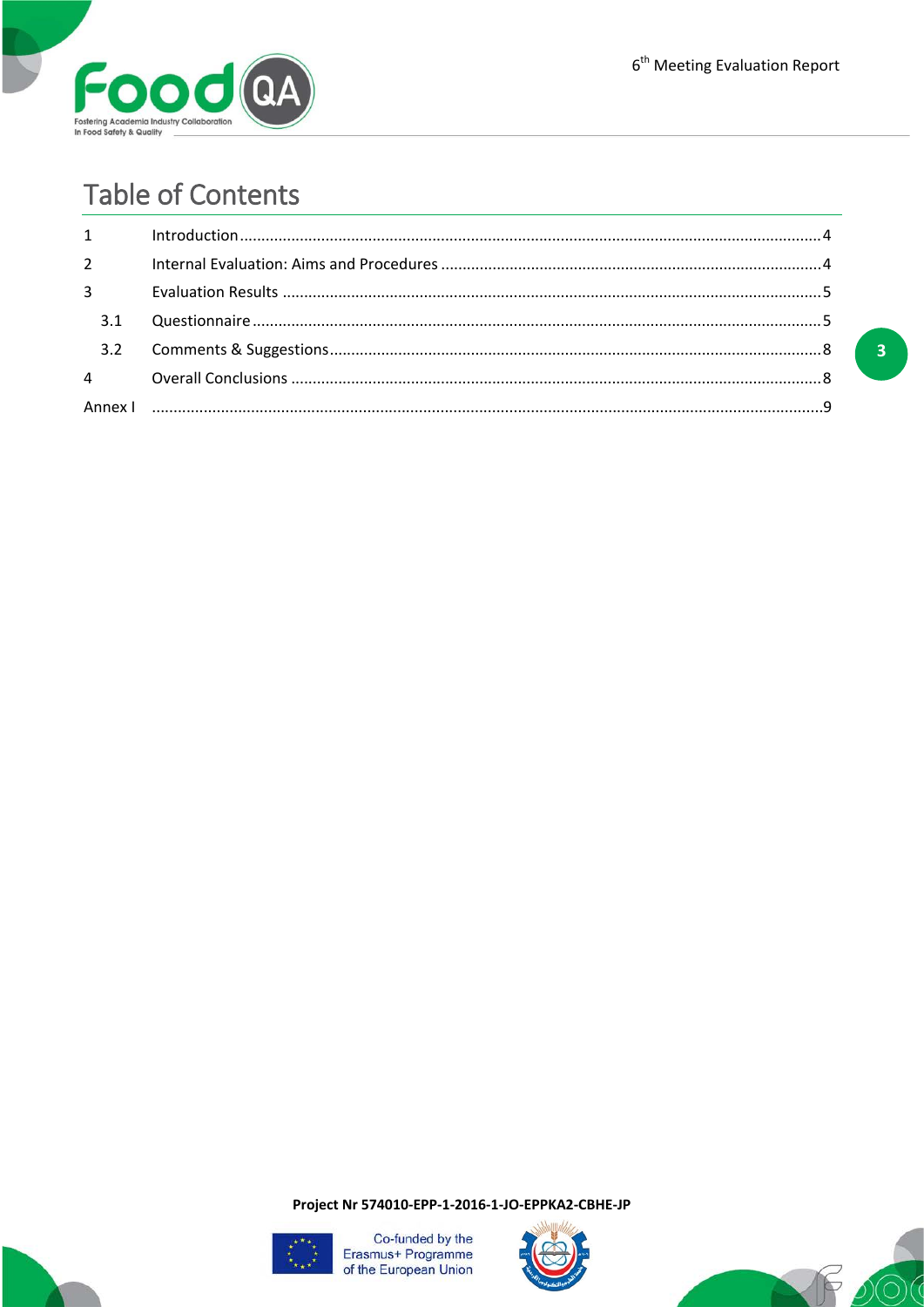

### 1 Introduction

The project FOODQA "Fostering Academia Industry collaboration in Food safety and Quality" has been cofunded under the Erasmus+ Programme. The FoodQA project aims at reinforcing and structuring a Jordanian network for promoting entrepreneurship and innovation in the food area, while improving the flow of knowledge and cooperation between HEI and industry. To achieve this ambitious goal, the consortium identified a set of activities to be carried out through the creation of the FoodQA centers. These activities will lead to key changes in teaching and learning approaches and will build strong & durable bridges between academia and industry.

The partnership has agreed to ensure that all relevant measures shall be taken in order for the project to be implemented with high quality provisions. The main quality characteristics regarding the progress of the project, that will be sought to be accomplished, are the effectiveness of management and communication among the partnership, the timely accomplishment of its milestones and the effective budget control.

## 2 Internal Evaluation: Aims and Procedures

This document is for internal use by the project team and has been prepared in the context of the internal quality evaluation of the Project. With an aim to ensure the quality of the FOODQA project, key project processes, such as the partnership meetings are assessed through internal self-evaluation of the consortium by the project partners.

The aim of the evaluation is to assess the organisational issues of the meeting, and also the value of the received information to the project progress.

The internal evaluation is performed after each partnership meeting; all participants receive a questionnaire using an online digital survey tool that allows respondents to remain anonymous in order to collect quantitative and qualitative data.

The assessment is done by analyzing the responses from each partner to these questions.

The Quality Manager collects all the answers from the partners and integrates them into a report which will reflect the views of the consortium on its progress.

**The meeting/event is considered approved if the percentage of agreement is more than 70% of weighted answers with score ≥ 3. Scores less than this will require corrective actions by the partnership, led by the Project Coordinator.**

The delivery of the questionnaires and the collection of results of this internal evaluation were done using Google Forms. Elaboration of results was done using MS Excel.

**Project Nr 574010-EPP-1-2016-1-JO-EPPKA2-CBHE-JP**





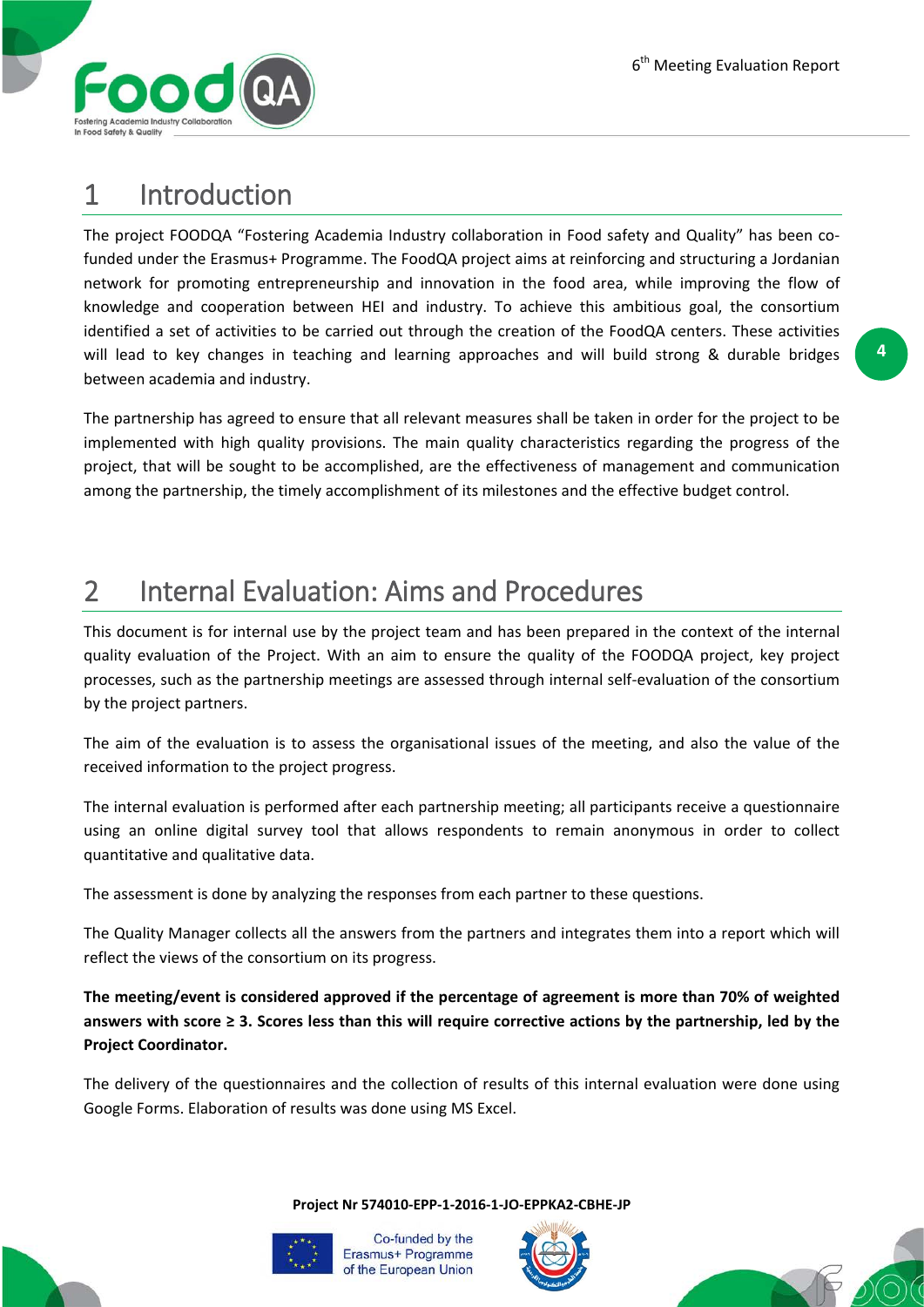

### 3 Evaluation Results

The Sixth Meeting Evaluation was implemented after the meeting in Amman, Jordan that was organized by JUST along with the internal auditing visits for the pilot industries, during April 16-21, 2019. A questionnaire was prepared and was delivered to the partners through Google Forms.

Partners were allowed to submit their answers during the period from May 5<sup>th</sup>, 2019 to May 10<sup>th</sup>, 2019. Out **of 26 participants in the meeting (according to the Attendance List), 9 responses were received, coming from all partners (35% participation in the survey).**

The survey contained a set of questions (5-point Likert scale), in which respondents had to give a grade between 1 and 5, with 5 being the highest (fully agree) and 1 the lowest (fully disagree). Also, the possibility to provide comments at the end was provided.

**At the end respondents were asked regarding their personal data, for the purpose of ascertaining partner participation. This information was optional for the participants in order to preserve their anonymity.**

Annex I gives the Attendance list with all attendees per partner.

The results given below incorporate all the findings of the evaluation questionnaire.

#### 3.1 Questionnaire

Partners were asked to rate some questions characterizing the overall meeting organization and effectiveness. Answers to all the questions were required.

Looking at the following chart, the partners seem to be very satisfied about the organization of the meeting, and its contribution to the progress of the project so far.

Looking the chart, it is possible to understand that the meeting was extremely useful to clarify some important aspects of the project. As we can see, all partners stressed that the meeting contributed positively to the progress of the project and the scheduling of the next steps, which is vital to the success of the project.

Moreover, it is of high importance that all agreed that all presentations were clear and understandable and that they could work in very good facilities.

Furthermore, all of the participants believe that all had the opportunity to express their observations, comments and questions about the topics of the meeting.

All were satisfied regarding the overall meeting and believe that it was well planned and organized.

Almost all (89%) stated that the timetable was respected, while one participant (11%) had a neutral response.

**Project Nr 574010-EPP-1-2016-1-JO-EPPKA2-CBHE-JP**





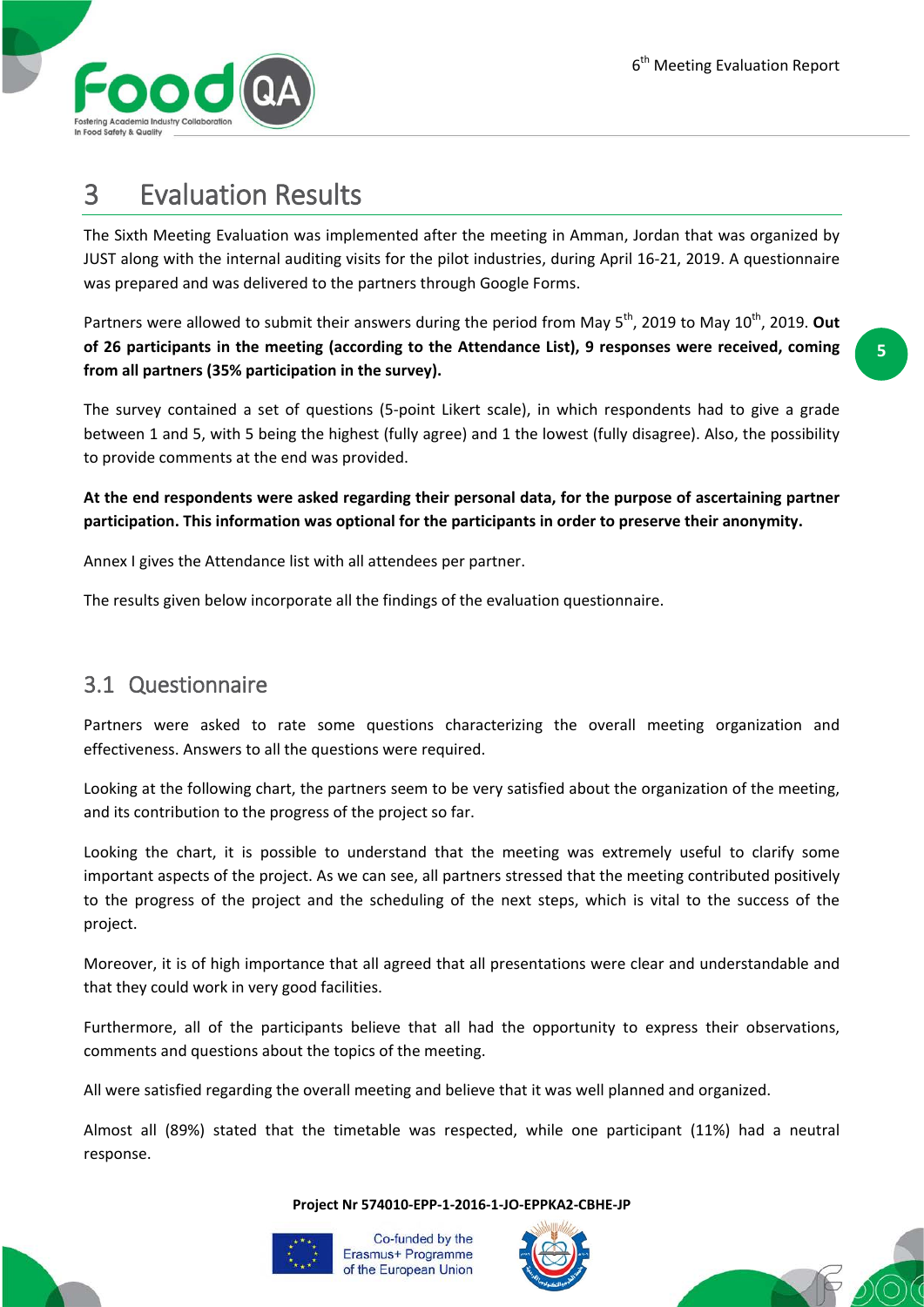**6**



Also all stated that the agenda of the meeting was clear and well balanced focusing on all the key aspects of the project.

All believe that the access to the venue of the meeting was easy.

All believe that catering and meals were satisfactory. Moreover all believe that the proposed accommodation was satisfactory.

The combined percentage of agreement for scores ≥ 3 was above the threshold of 70%, for all questions.

|                                                                                                                                  | $1 -$<br><b>Fully</b><br><b>Disagree</b> | $2 -$<br><b>Disagree</b> | $3-$<br><b>Neutral</b> | $4-$<br>Agree  | $5-$<br>Fully<br>agree | weighted<br>average | <b>Combined</b><br>%<br>(≥ 3) | <b>TOTAL</b> |
|----------------------------------------------------------------------------------------------------------------------------------|------------------------------------------|--------------------------|------------------------|----------------|------------------------|---------------------|-------------------------------|--------------|
| 1. The meeting was well planned and<br>organized                                                                                 | $\Omega$                                 | $\Omega$                 | $\Omega$               | $\overline{3}$ | 6                      |                     |                               | 9            |
|                                                                                                                                  | 0%                                       | 0%                       | 0%                     | 33%            | 67%                    | 93%                 | 100%                          | 100%         |
| 2. The agenda of the meeting was clear,<br>balanced, focusing on all key topics                                                  | $\Omega$                                 | $\mathbf 0$              | $\Omega$               | $\overline{3}$ | 6                      |                     |                               | 9            |
|                                                                                                                                  | 0%                                       | 0%                       | 0%                     | 33%            | 67%                    | 93%                 | 100%                          | 100%         |
| 3. The topics were presented and discussed in<br>a clear and understandable manner                                               | 0                                        | $\mathbf 0$              | $\mathbf 0$            | $\overline{4}$ | 5                      |                     |                               | 9            |
|                                                                                                                                  | 0%                                       | 0%                       | 0%                     | 44%            | 56%                    | 91%                 | 100%                          | 100%         |
| 4. The timetable was respected                                                                                                   | 0                                        | $\Omega$                 | $\mathbf{1}$           | 3              | 5                      |                     |                               | 9            |
|                                                                                                                                  | 0%                                       | 0%                       | 11%                    | 33%            | 56%                    | 89%                 | 100%                          | 100%         |
| 5. All participants had the opportunity to<br>express their observations/comments/<br>questions about the topics of the meeting. | $\Omega$                                 | $\Omega$                 | $\Omega$               | $\overline{2}$ | $\overline{7}$         |                     |                               | 9            |
|                                                                                                                                  | 6%                                       | 0%                       | 0%                     | 22%            | 78%                    | 96%                 | 100%                          | 100%         |
| 6. The meeting provided added value with<br>respect to the progress of the project and<br>the scheduling of the next steps.      | 0                                        | $\Omega$                 | $\Omega$               | $\overline{3}$ | 6                      |                     |                               | 9            |
|                                                                                                                                  | 6%                                       | 0%                       | 0%                     | 33%            | 67%                    | 93%                 | 100%                          | 100%         |
| 7. Access to the venue of the meeting was<br>easy                                                                                | $\Omega$                                 | $\Omega$                 | $\Omega$               | $\mathbf{1}$   | 8                      |                     |                               | 9            |
|                                                                                                                                  | 0%                                       | 0%                       | 0%                     | 11%            | 89%                    | 98%                 | 100%                          | 100%         |
| 8. The conference room and its facilities<br>facilitated the work during the meeting                                             | 0                                        | 0                        | $\mathbf 0$            | $\overline{3}$ | 6                      |                     |                               | 9            |
|                                                                                                                                  | 0%                                       | 0%                       | 0%                     | 33%            | 67%                    | 93%                 | 100%                          | 100%         |
| 9. Catering and meals were satisfactory.                                                                                         | 0                                        | $\Omega$                 | $\mathbf 0$            | $\mathbf{1}$   | 8                      |                     |                               | 9            |
|                                                                                                                                  | 0%                                       | 0%                       | 0%                     | 11%            | 89%                    | 98%                 | 100%                          | 100%         |
| 10. Proposed accommodation was                                                                                                   | $\Omega$                                 | $\Omega$                 | $\Omega$               | $\overline{3}$ | 6                      |                     |                               | 9            |
| satisfactory.                                                                                                                    | 0%                                       | 0%                       | 0%                     | 33%            | 67%                    | 93%                 | 100%                          | 100%         |

**Project Nr 574010-EPP-1-2016-1-JO-EPPKA2-CBHE-JP**





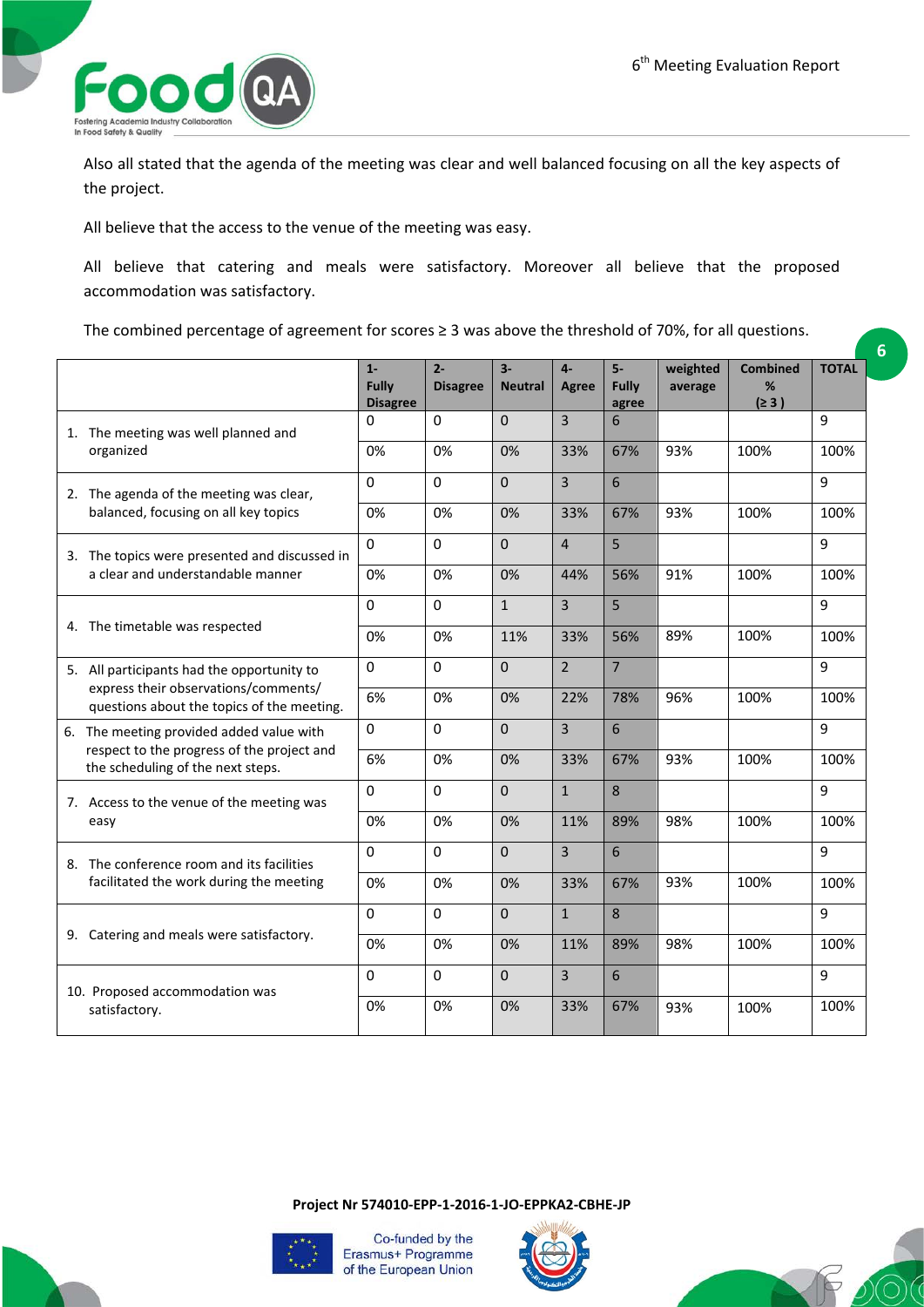



**Project Nr 574010-EPP-1-2016-1-JO-EPPKA2-CBHE-JP**





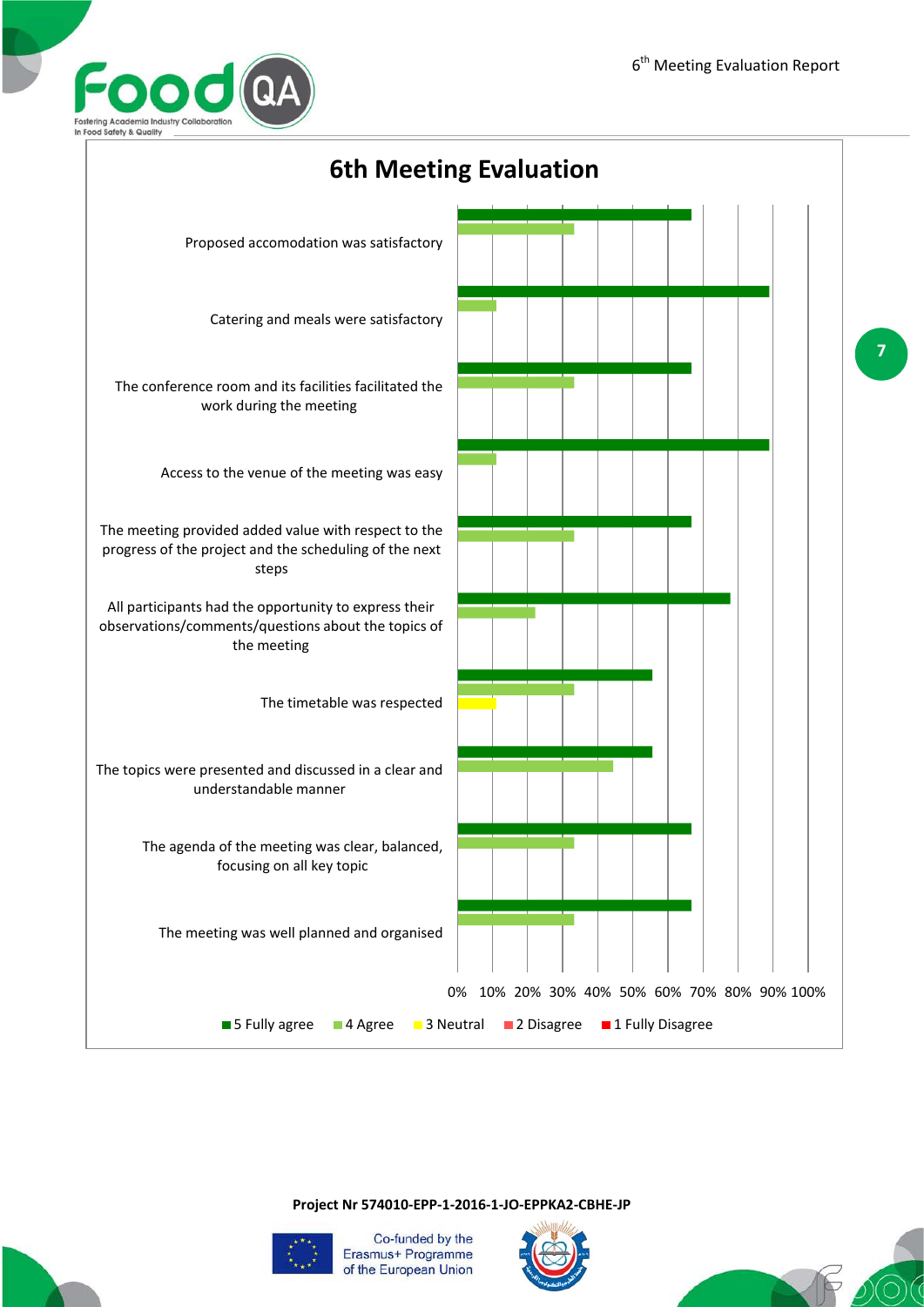

#### 3.2 Comments & Suggestions

There were no additional comments and suggestions.

### 4 Overall Conclusions

Overall, the results of the analysis show a perception of an excellent partnership since all partners agree that the contents of the meeting contributed to making the work ahead much more concrete and that the meeting was useful to clarify some important aspects of the project, as it contributed positively to the progress of the project and the scheduling of the next steps.

By analyzing the rates the questions received, we observe that 9 out of 10 questions have a range from 4-5 (positive responses).

Only one question received one neutral response. That question is "*The timetable was respected*".

By analysing the weighted averages for each question, we observe that the lowest rated question was "The timetable was respected" (89%). whereas the highest result came for the questions "*Access to the venue of the meeting was easy*" and "*Catering and meals were satisfactory*" (98%),

**Project Nr 574010-EPP-1-2016-1-JO-EPPKA2-CBHE-JP**